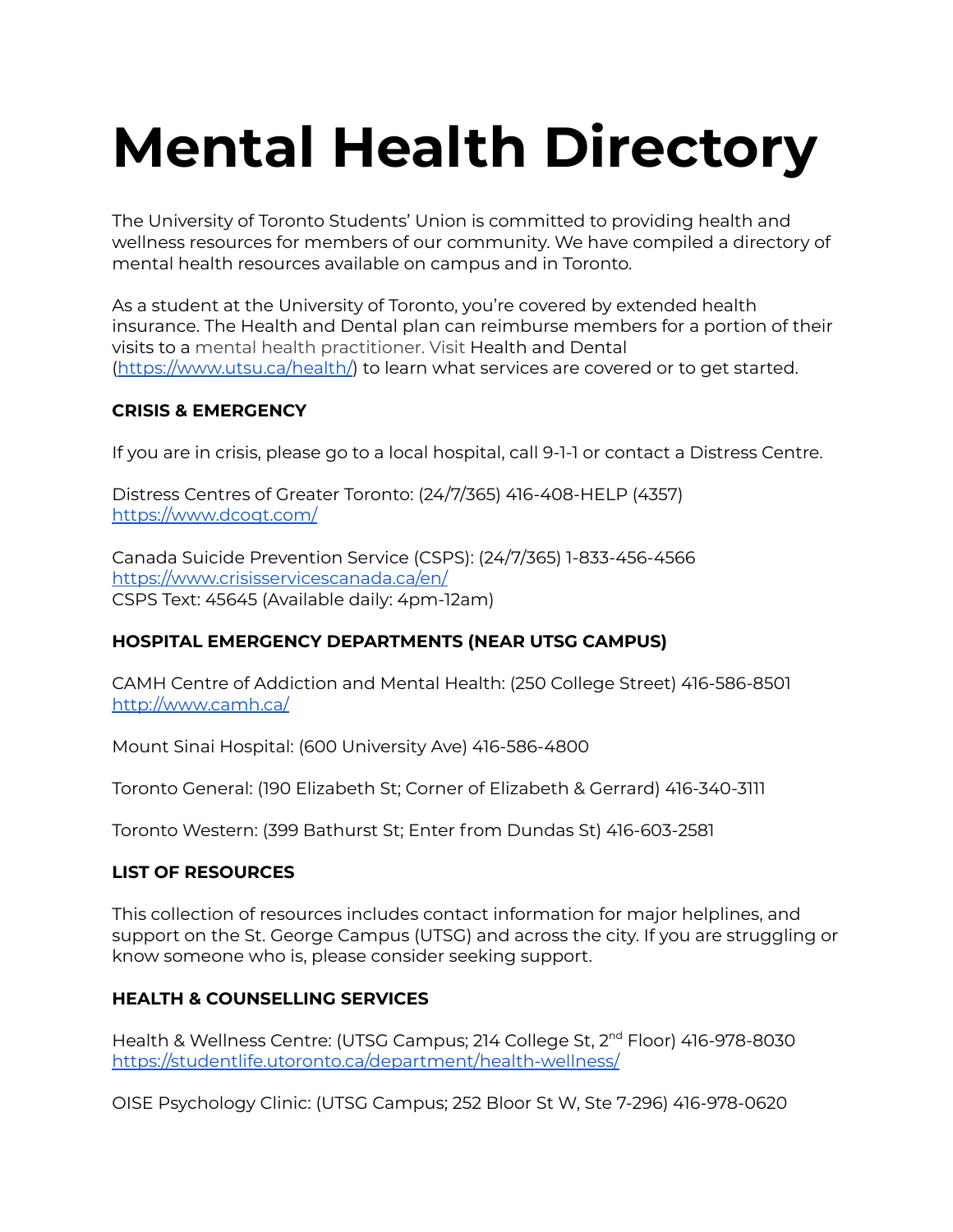LinkMentalHealth: (Find a Counselor online) linkmentalhealth.com

PsyVitalitï: (Psychologists on the Studentcare Network) 1-844-337-2473 x 0 <https://psyvitaliti.ca/>

# **MENTAL HEALTH HELPLINES**

Gerstein Centre Mental Health Crisis Line: 416-929-5200

Good2Talk Helpline: (For Students, 24/7/365): 1-866-925-5454 Good2Talk Textline: GOOD2TALKON to 686868

Drug & Alcohol Helpline: (24/7) 1-800-565-8603

My Student Support Program (My SSP): (UTSG Campus) 1-844-451-9700

Ontario Mental Health Helpline: 1-866-531-2600

National Eating Disorder Information Centre: 1-866-633-4220 or The NEDIC helpline (1-866-NEDIC-20 and 416-340-4156)

Senior Crisis Access Line: 416-619-5001

# **WALK-IN COUNSELLING**

There are walk-in or virtual drop-in services around Toronto who offer one-on-one counselling. Make sure to call or check each Agency's website to confirm their hours of operation and other details.

Family Services Toronto: (355 Church St; familyservicetoronto.org) 416-595-9618

Skylark Walk-in Clinic: (65 Wellesley St E, Unit 500; skylarkyouth.ca) 416-482-0081

Stella's Place: (18 Camden St; stellasplace.ca) 416-461-2345

Woodgreen: (815 Danforth Ave, 2<sup>nd</sup> Floor; woodgreen.org) 416-645-6000 x 1990

# **INDIGENOUS-SPECIFIC RESOURCES**

Anishnawbe Health Mental Health Crisis Line: 416-891-8606

First Nations House: (UTSG Campus; 563 Spadina Ave, 3 rd Floor) 416-978-8227 <https://studentlife.utoronto.ca/service/first-nations-house/>

First Nations and Inuit Hope for Wellness Helpline: (24/7) 1-855-242-3310

Talk4Healing Helpline: (For Indigenous women; Call or Text) 1-855-554-HEAL (4325)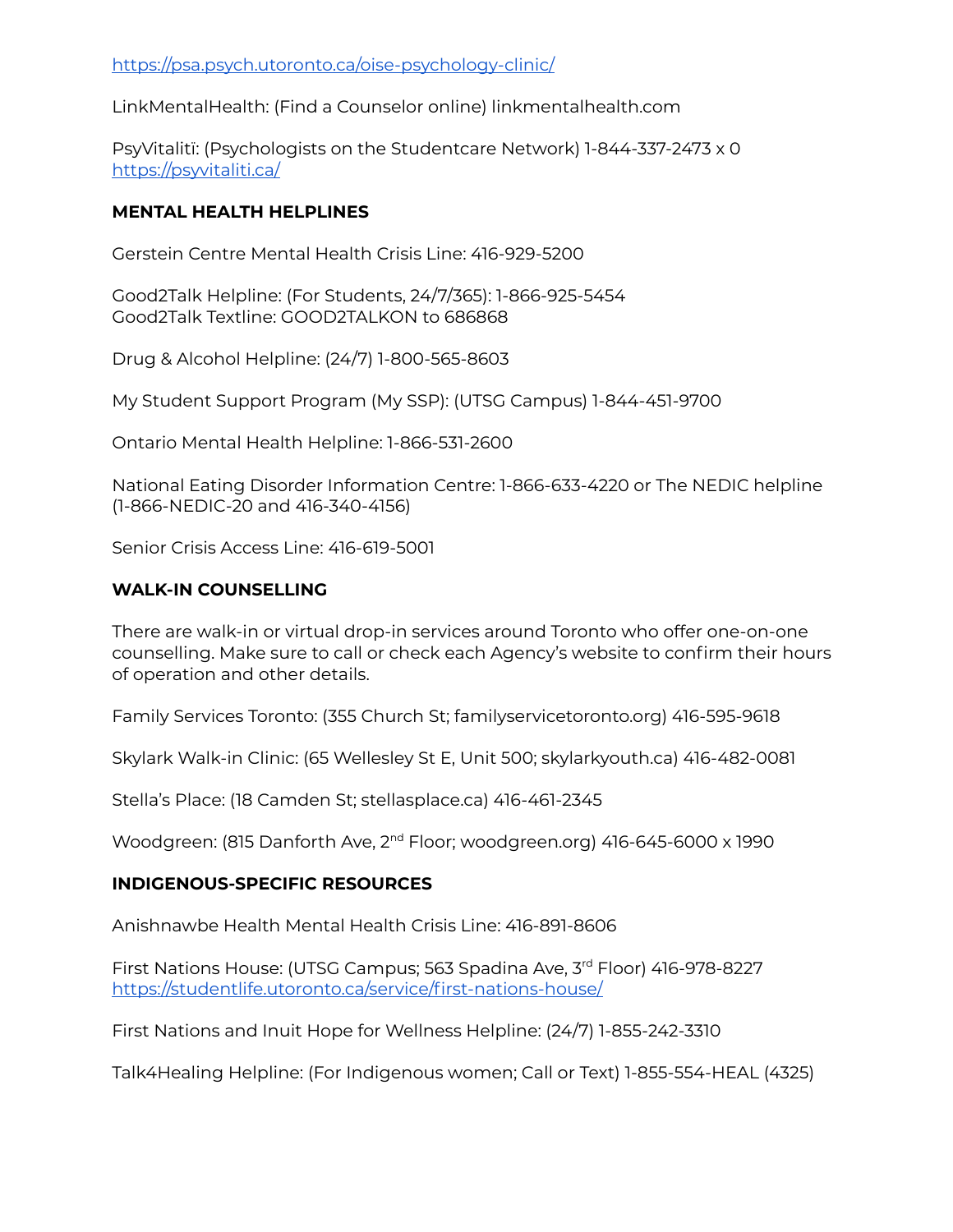#### **JEWISH FAITH-SPECIFIC RESOURCES**

Jewish Addiction Community Services (JACS): (jacstoronto.org) 416-638-0350

Jewish Family & Child Service: (4600 Bathurst St; jfandcs.com) 416-638-7800 x 6234

#### **LGBTQ2+ RESOURCES**

Lesbian, Gay, Bi & Trans Youthline: 1-800-268-9688 Rainbow Health Ontario: (rainbowhealthontario.ca) 416-324-4100

Sexual Gender and Diversity Office: (UTSG Campus, sgdo.utoronto.ca) 416-946-5624

The 519 Community Centre: (the519.org) 416-392-6874

The Centre for Women + Trans People: (UTSG Campus) 416-978-8201 <https://womenscentre.sa.utoronto.ca/>

Trans Lifeline: (For Trans/gender non-conforming folks) 1-877-330-6366 <https://www.translifeline.org/>

Umbrella Mental Health Network: (umha.ca) 647-687-6543

#### **MUSLIM FAITH-SPECIFIC RESOURCES**

Khalil Center Canada: (khalilcenter.com) 416-901-2244

Muslim Chaplaincy: (UTSG Campus; 75 Queen's Park Cr, Rm 016; mcuoft.com) 416-813-4099

Naseeha Helpline: (Daily 12pm-9pm; Naseeha.org) 1-866-627-3342 Naseeha Textline: (Mon-Fri Only) 1-866-627-3342

# **RACIALIZED COMMUNITY MENTAL-HEALTH RESOURCES**

Across Boundaries: (51 Clarkson Ave; acrossboundaries.ca) 416-787-3007

Black, Indigenous & People of Colour Peer Support Group: (MDAO; 36 Eglinton Ave W, Unit 602) 416-486-8046

Black Youth Helpline: (Daily 9am–10pm) 1-833-294-8650

Canadian Centre for Victims of Torture: (194 Jarvis St, 2<sup>nd</sup> Floor, ccvt.org) 416-363-1066

Caribbean African Canadian Social Services Inc: (cafcan.org) 416-740-1056

Hong Fook Mental Health Association: (Languages spoken: Korean, Mandarin, Cantonese, Khmer, Vietnamese; hongfook.ca) 416-493-4242 x 0

Spectra Helpline: (Multi-lingual helplines available Mon-Fri, 10am-10pm in: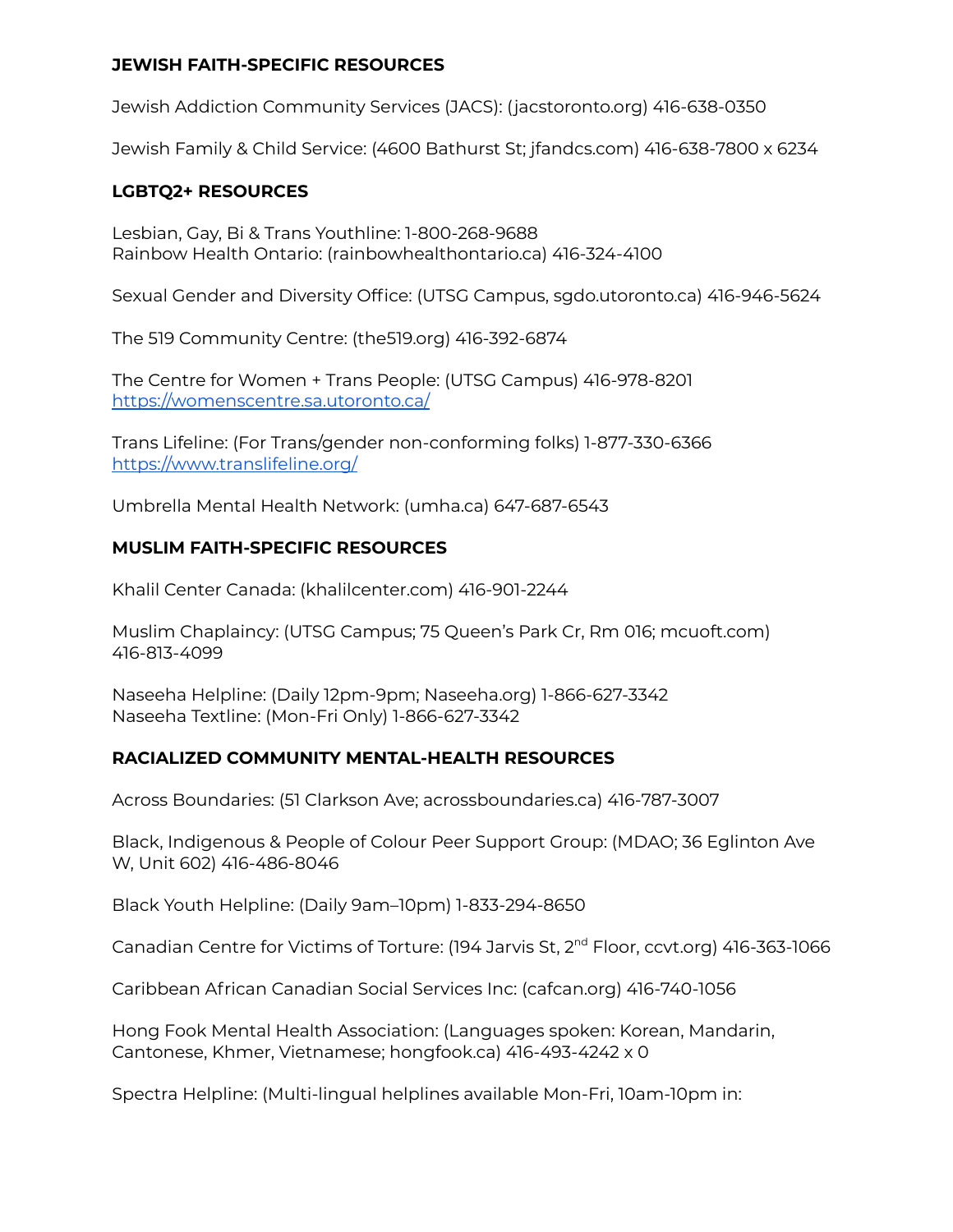Cantonese, Mandarin, Portuguese, Spanish, Hindi, Punjabi & Urdu) 905-459-7777

Telecare: (Mandarin & Cantonese) 416-920-0497

Women's Health in Women's Hands: (2 Carlton St, Ste 500; Serving women from African, Black, Caribbean, Latin American & South Asian communities; whiwh.com) 416-593-7655

#### **REFUGEE & NEWCOMER RESOURCES**

Crossroads Refugee Health Centre: (77 Grenville St, 4<sup>th</sup> Floor): 416-323-6031 <https://www.womenscollegehospital.ca/care-programs/crossroads-clinic/>

Christie Refugee Health Centre: (43 Christie St; christiestreetrc.com) 416-588-9277 x 28

CultureLink: (2340 Dundas St W, Ste 301; culturelink.ca) 416-588-6288 x 212

#### **SEXUAL ASSAULT & VIOLENCE PREVENTION RESOURCES**

Assaulted Women's Helpline: (awhl.org) 416-863-0511

Sexual Assault/Domestic Violence Care Centre: (24/7, Women's College Hospital 76 Grenville St; Note: If medical care is required-go to emergency department-they will connect you with the SADVCC team) 416-323-6040

Sexual Violence Prevention & Support Centre: (UTSG Campus, svpscentre.utoronto.ca) 416-978-2266

Support Services for Male Survivors of Sexual Abuse Program: 1-866-887-0015 [https://www.attorneygeneral.jus.gov.on.ca/english/ovss/male\\_support\\_services/](https://www.attorneygeneral.jus.gov.on.ca/english/ovss/male_support_services/)

Toronto Rape Crisis Centre: (24/7; trccmwar.ca) 416-597-8808

# **OTHER RESOURCES**

Accessibility Services: (UTSG Campus) 416-978-8060 <https://studentlife.utoronto.ca/department/accessibility-services/>

Academic Success: (UTSG Campus; in cases of academic distress) 416-978-7970 <https://studentlife.utoronto.ca/department/academic-success/>

Anti-Racism & Cultural Diversity Office: (UTSG Campus): 416- 978-1259 <https://antiracism.utoronto.ca/>

Community Safety Office: (UTSG Campus) 416-978-1485 <https://www.communitysafety.utoronto.ca/>

Housing Distress: (City of Toronto-Emergency Shelters) 416-397-5637 <https://www.toronto.ca/community-people/housing-shelter/homeless-help/>